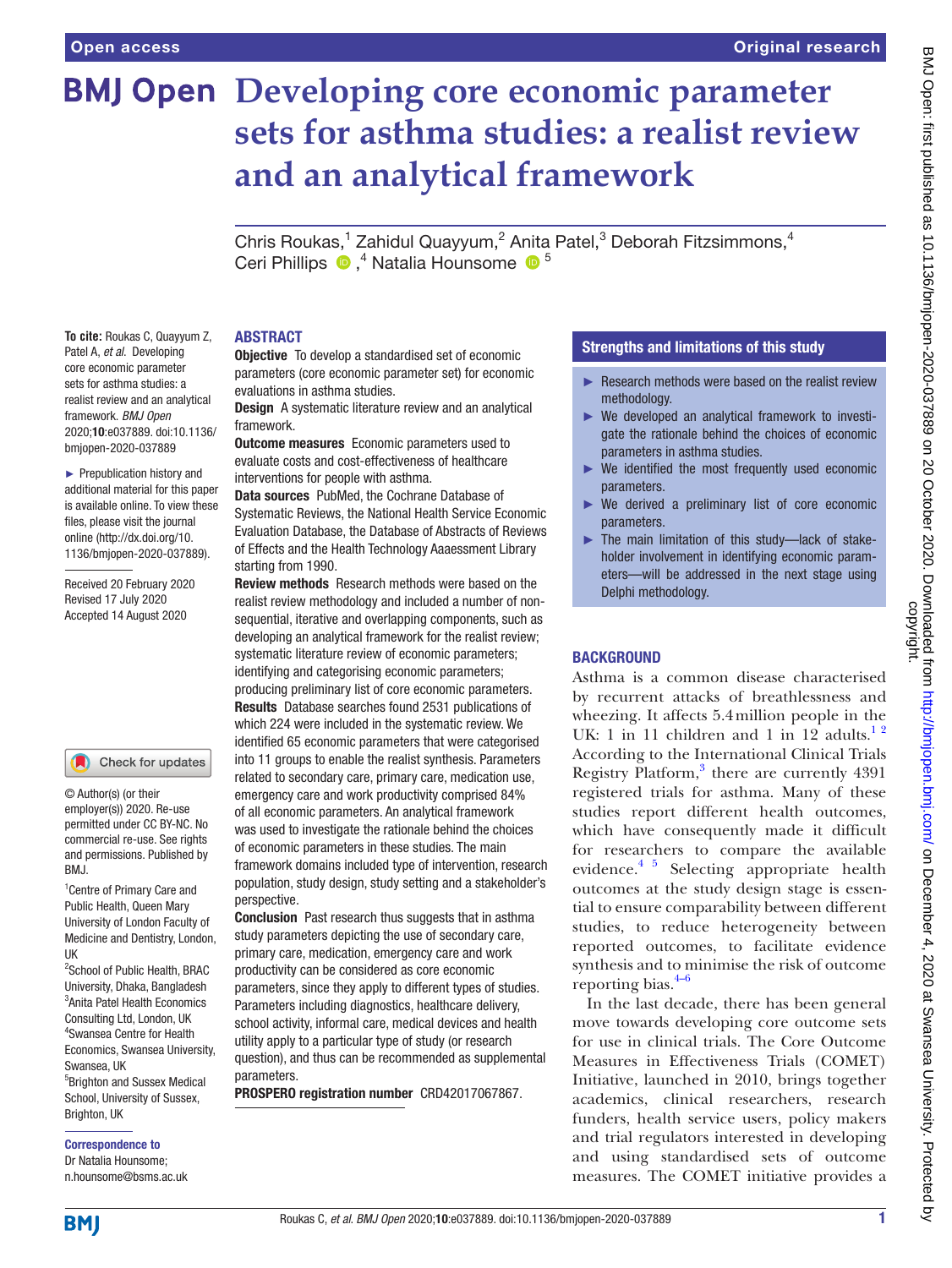methodological platform for developing core outcome sets for different diseases and medical conditions.<sup>7</sup>

In recent years, economic evaluation has become an essential part of clinical studies to assist decision-makers with allocating resources in healthcare. Economic evaluation involves a 'comparative analysis of alternative courses of action in terms of both their costs and consequences'.[8](#page-11-4) Therefore, economic evaluations necessarily need to collate information on both economic outcomes and health outcomes. Health outcomes represent health benefits (eg, symptom relief, faster recovery or better quality of life) and may be either of a generic nature or specific to the condition being examined. Economic outcomes may include resource use (eg, number of prescriptions or days in hospital), costs (eg, cost of medication and diagnostic equipment) or combined metrics of costs and outcomes (eg, incremental cost-effectiveness ratio, probability of intervention being cost-effective). In the context of economic evaluations, preference-based health outcomes (eg, quality-adjusted life years or disability-adjusted life years) can be also considered as economic outcomes. To differentiate between health outcomes and economic outcomes, we will use the term 'economic parameter'.

While currently there are no core parameter sets available for economic evaluations in asthma trials, a number of studies have identified a range of parameters used to evaluate costs and cost-effectiveness of healthcare interventions for people with  $\alpha$ sthma.<sup>[4 9–12](#page-11-2)</sup> Standardising these parameters is essential to ensure consistency in data collection, analyses, reporting and thus to enable valid comparison and evidence synthesis to appropriately inform resource allocation decisions.

We thus set out to develop a core parameter set for economic evaluation of asthma interventions. This paper reports results from the first stage of this process—a systematic literature review and an analytical framework. The aim of this stage was to identify economic parameters that are already in use and to establish a preliminary list of reported items to be considered for inclusion in the core parameter set. Due to the scope of the review, neither qualitative nor quantitative analyses would produce meaningful results. Therefore, we applied a realist review methodology, which combines quantitative and qualitative approaches and focuses on contextual mechanisms that inform decisions and actions.[13–15](#page-11-5) The protocol for this review was published elsewhere.<sup>[16](#page-11-6)</sup>

#### **METHODS**

#### Research strategy

The development of economic core parameter will be conducted in three stages. The first stage (described in this paper) includes a systematic literature review to determine what economic parameters are already in use and to establish a preliminary list of reporting items to be considered for inclusion in the core parameter set. In the second stage, we will use Delphi methodology to determine which economic parameters should be included

in effectiveness studies. A national expert panel will be convened for round-table discussions including a wide range of stakeholders (healthcare professionals, people with mild to severe and brittle asthma as well as parents, relatives and carers of people with asthma) to identify important economic parameters. In the third stage, an international workshop will be convened to discuss the applicability of the Delphi-generated core economic parameter set across international settings and relevant disciplines.

#### Systematic literature review

The systematic literature review was based on the realist review methodology $13-15$  and included a number of nonsequential, iterative and overlapping components, such as developing an analytical framework for the realist review; systematic literature review of economic parameters; identifying and categorising economic parameters; producing preliminary list of core economic parameters. The realist methodology uses a mixed methods approach (both quantitative and qualitative) to addressing relationships between context, mechanisms and outcomes. It asks the question 'What works for whom, in what circumstances and why?'<sup>13</sup> The realist approach has been used to analyse the effectiveness of complex interventions in healthcare.<sup>15</sup> In this study, we applied the realist framework to address the questions: What economic parameters are used in asthma studies? For what type interventions and populations? In what kind of settings? From what stakeholder perspectives? A systematic literature review was conducted according to the protocol described elsewhere[.16](#page-11-6)

#### Literature searches

We conducted literature searches using PubMed, the Cochrane Database of Systematic Reviews (CDSR), the Database of Abstracts of Reviews of Effects (DARE) and the Health Technology Assessment (HTA) Library for the period January 1990 to January 2019 and the NHS Economic Evaluation Database (EED) for the period January 1990 to March 2015 (stopped updating). Titles and abstracts were searched for inclusion of the Medical Subject Headings (MeSH) term 'asthma' as well as health economic key terms such as 'economic', 'cost' and 'resource' ([online supplemental appendix 1](https://dx.doi.org/10.1136/bmjopen-2020-037889)). More information about the search strategy is provided in the published protocol.<sup>16</sup> Records from different databases were merged and duplicate publications were removed.

#### Study selection

Study selection was conducted by three reviewers (including a researcher with experience of asthma) and comprised of two stages. In the first stage, the titles/ abstracts were screened according to the prespecified checklist ([online supplemental appendix 2](https://dx.doi.org/10.1136/bmjopen-2020-037889)) to ensure that the selected studies reported economic parameters, included the relevant population, and were written in English. The second stage was full-text screening of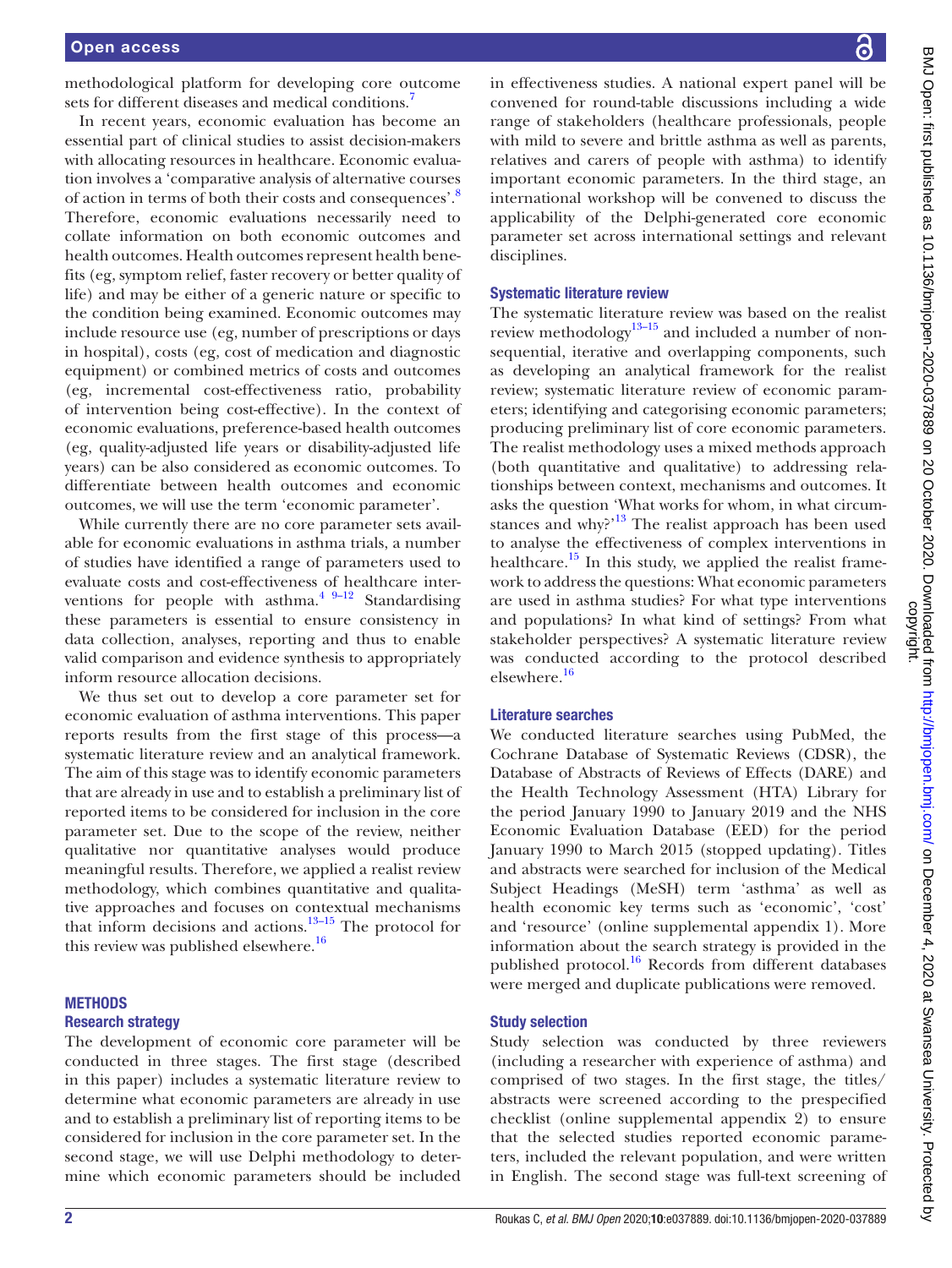studies that fulfilled the above criteria as well as studies classified as 'unsure' in the first stage. Studies were excluded at this stage if they did not report economic parameters, or included people with comorbidities or if the full text of study was not available. We also excluded studies conducted with children <5 years (due to challenges of confirmation of asthma diagnosis) and adults >65 years (who are likely to have a COPD–asthma overlap syndrome), in accordance with the protocol for the systematic review.<sup>16</sup> Studies including children  $\leq$ 5 years or adults >65 years among other age groups were marked as 'unsure' for further scrutiny. On data extraction, it was found that studies including children <5 years and adults >65 years along with other age groups comprised more than a half of identified publications. Consequently, a decision was made to include these studies in the systematic review, as this reflects the real-world research context in which a core economic parameter set would be required. Any discrepancies regarding whether a study was relevant for inclusion in the review were resolved via involving the third reviewer.

Ideally, in the realist synthesis, no literature should be excluded, $^{15}$  unless the paper is not relevant, or provides insufficient information. Therefore, we assessed the studies with respect to their relevance rather than scientific rigour (research question, validity, generalisability etc). This approach is consistent with our aim to identify economic parameters that are already in use. However, we excluded studies which provided insufficient information about economic parameters (eg, reported total costs, but did not specify what these costs included). [Figure](#page-2-0) 1



<span id="page-2-0"></span>Figure 1 Flow diagram showing the process of identifying and selecting relevant studies. DARE, Database of Abstracts of Reviews of Effects; HTA, Health Technology Assessment; NHS EED, National Health Service Economic Evaluation Database.

shows a diagram depicting the flow of papers through the selection process.

## Data extraction

Data extraction was conducted by three researchers. All identified economic parameters were tabulated together with the major study characteristics: population, age, asthma severity, number of subjects, country, setting, type of study, type of intervention/comparators, type of economic evaluation, perspective of economic evaluation, costs, sources and instruments used to collect economic parameters

#### Identifying economic parameters

Economic parameters were identified through term search in Microsoft Excel 2016 using wildcards and keywords (detailed in [online supplemental appendix](https://dx.doi.org/10.1136/bmjopen-2020-037889)  [3](https://dx.doi.org/10.1136/bmjopen-2020-037889)). Identified parameters were then aggregated into 11 resource groups according to their explicit and implicit meaning. For example, economic parameters such as 'accident and emergency', 'emergency department', 'emergency room', 'intensive care unit', 'ambulance' and 'out-of-hours visits' were thought to represent the same group 'emergency care'. Aggregating parameters into resource groups was necessary to reduce the number of parameters to enable the realist synthesis.

#### Ranking economic parameters

Economic parameters were allocated to 1 of 11 resource groups: 'primary care'; 'secondary care', 'emergency care', 'informal care', 'medication', 'medical devices', 'diagnostics', 'work'; 'school', 'healthcare delivery' and 'health utility'. For example, if a study-reported contacts with primary care doctors and nurses, these were counted as two outcomes, allocated to 'primary care'. Results were presented as a frequency of using economic parameters for each resource group.

A ranking of resource groups was conducted to identify the most frequently used parameters, which can be considered for inclusion in the core parameter set. The ranking was based on parameter counts. Some studies used more than one economic parameter belonging to the same resource group. The ranking was conducted in two ways: (1) ranking resource groups across all studies included in the systematic review and (2) ranking resource groups among studies with different types on interventions, study designs, population groups, settings and stakeholder perspectives (see the Analytical framework section).

#### Analytical framework

An analytical framework was developed using the conceptual framework analysis, $17$  which included the following steps:

i) Initial scoping using group discussions with stakeholders and reviewing the literature.

- ii) Identifying and naming the concepts.
- iii) Deconstructing and integrating the concepts.
- iv) Synthesising concepts into a theoretical framework.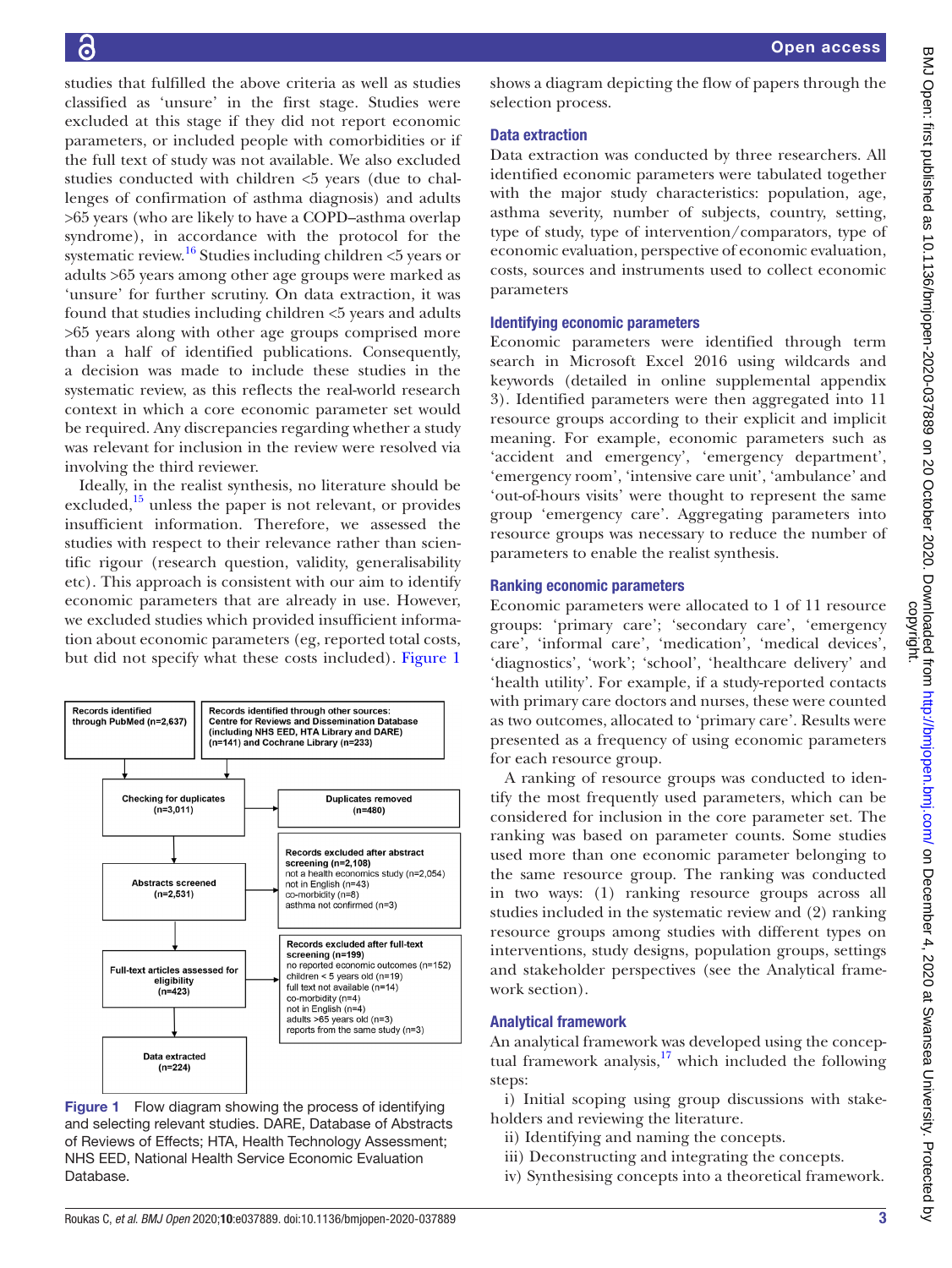#### Open access

The initial scope for the analytical framework was identified from round-table discussions within the research team. Initial discussions were carried out at the Asthma UK Centre for Applied Research Methodology Workshop 'Maximising Information from Empirical Studies' (London, 23 January 2017). Workshop discussions set out to understand the rationale behind the choices of economic parameters. Subsequent discussions were focused on identifying contexts in which different economic parameters were used (eg, population age, asthma severity, study characteristics, type of economic analysis). The relationship between different contexts was analysed, and the contexts were integrated into framework domains. The hierarchy between framework domains was established and the domains were arranged into an analytical framework.

#### Patient and public involvement

Patients or the public were not involved in the design, or conduct, or reporting or dissemination plans at this stage.

# RESULTS

#### Selected studies

Literature searches identified a total of 3011 entries before checking for duplicates ([figure](#page-2-0) 1). The PubMed searches were set deliberately broad and included, alongside specific terms such as 'asthma' and 'economic', a full range of general terms associated with healthcare resources, for example: 'clinician', 'nurse', 'emergency', 'attendance'. These searches generated a large number of studies which did not include economic parameters. Therefore, our further searches of CDSR, NHS EED, DARE and the HTA Library included mainly economic terms such as 'economic', 'cost', 'resource', 'service', 'productivity' and so on. Removing duplicates generated 2531 publications and abstracts were screened using the predefined checklist.<sup>16</sup> Approximately 81% of publications were excluded since these were not economic evaluations (eg, clinical effectiveness studies, service delivery studies, editorials, protocols or methods papers). We also excluded papers that were not in English (n=43), included patients with comorbidities (n=8) or nonconfirmed asthma (n=3). The remaining 423 studies were selected for full-text screening. Out of these, the text was not available for 14 publications; 152 were not full-size papers or did not report economic parameters (eg, abstracts, commentaries, editorials, reviews); 26 studies were excluded due to population characteristics (included only children <5 years, adults >65 years old or people with comorbidity); 4 publications were not in English; 3 reported parameters from the same study. Economic parameters were extracted for 224 studies (listed in [online supplemental appendix 4\)](https://dx.doi.org/10.1136/bmjopen-2020-037889).

#### Characteristics of selected studies

The summary characteristics of studies included in the systematic review are shown in [table](#page-3-0) 1. The majority <span id="page-3-0"></span>Table 1 Summary characteristics of studies included in the systematic review (N=224)

| <b>Study characteristics</b>                                                                                            | N   | $\frac{0}{0}$ |
|-------------------------------------------------------------------------------------------------------------------------|-----|---------------|
| Country                                                                                                                 |     |               |
| Europe (including Denmark, Finland, France,<br>Germany, Ireland, Italy, Netherlands, Spain,<br>Sweden, Switzerland, UK) | 83  | 37            |
|                                                                                                                         |     |               |
| USA                                                                                                                     | 82  | 37            |
| Canada                                                                                                                  | 20  | 9             |
| Multinational                                                                                                           | 19  | 8             |
| Other                                                                                                                   | 20  | 9             |
| Population                                                                                                              |     |               |
| <b>Adults only</b>                                                                                                      | 68  | 30            |
| Children                                                                                                                | 46  | 21            |
| Adults and children                                                                                                     | 75  | 33            |
| Not specified (including hypothetical<br>cohorts)                                                                       | 35  | 16            |
| Sample size                                                                                                             |     |               |
| $<$ 100                                                                                                                 | 19  | 8             |
| 100-1000                                                                                                                | 95  | 42            |
| >1000                                                                                                                   | 56  | 25            |
| Not specified (including economic models)                                                                               | 54  | 24            |
| Asthma severity                                                                                                         |     |               |
| <b>Mild</b>                                                                                                             | 41  | 18            |
| Moderate                                                                                                                | 53  | 24            |
| Severe                                                                                                                  | 50  | 22            |
| Other classification (including allergic, acute,<br>persistent, uncontrolled)                                           | 56  | 25            |
| Not specified                                                                                                           | 99  | 44            |
| Type of study                                                                                                           |     |               |
| Cohort study                                                                                                            | 83  | 37            |
| RCT                                                                                                                     | 75  | 33            |
| Economic model                                                                                                          | 51  | 23            |
| Survey                                                                                                                  | 10  | 4             |
| Literature review                                                                                                       | 6   | 3             |
| Type of intervention                                                                                                    |     |               |
| Medication                                                                                                              | 107 | 48            |
| Procedures                                                                                                              | 28  | 13            |
| <b>Educational interventions</b>                                                                                        | 21  | 9             |
| Tests                                                                                                                   | 8   | 4             |
| Other interventions (eg, environmental,<br>adherence)                                                                   | 3   | 1             |
| Non-interventional studies (eg, surveys,<br>cost-of-illness study)                                                      | 57  | 25            |
| Perspective of economic analysis                                                                                        |     |               |
| Healthcare provider                                                                                                     | 122 | 54            |
| Societal                                                                                                                | 68  | 30            |
|                                                                                                                         |     | Continued     |

I

ı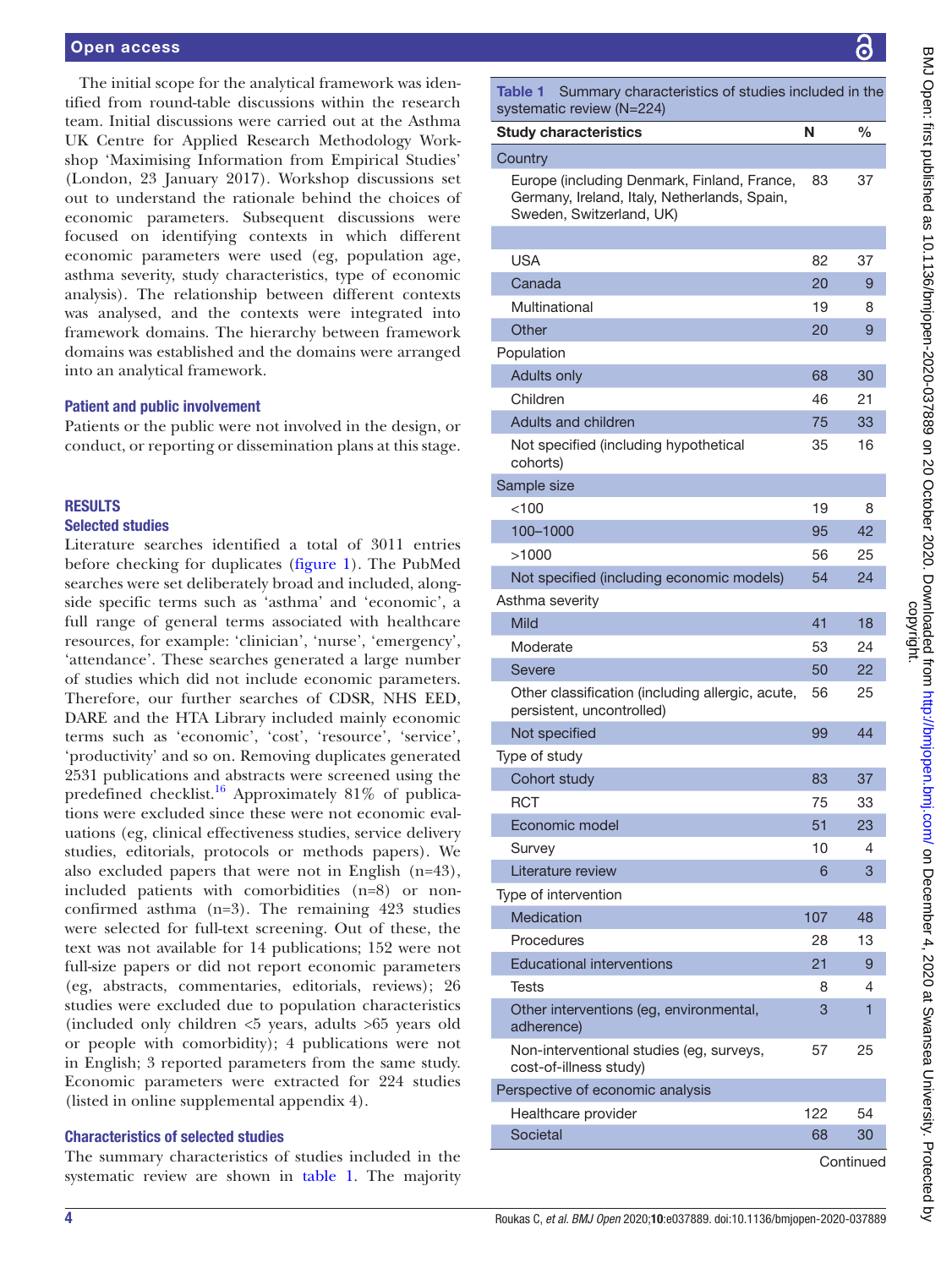| Continued<br>Table 1                                                         |               |               |
|------------------------------------------------------------------------------|---------------|---------------|
| <b>Study characteristics</b>                                                 | N             | $\frac{0}{0}$ |
| Third-party payer (eg. insurance companies,<br>managed care organisations)   | 39            | 17            |
| Other perspectives (eg, patients, employer)                                  | 6             | 3             |
| Not specified                                                                | 21            | 9             |
| Type of economic analysis                                                    |               |               |
| Cost analysis                                                                | 94            | 42            |
| Cost effectiveness                                                           | 84            | 38            |
| Cost utility                                                                 | 41            | 18            |
| Cost benefit                                                                 | 6             | 3             |
| Cost consequences                                                            | 2             | 1             |
| Cost minimisation                                                            | 2             | 1             |
| Other analysis (eg, resource use, literature<br>review of economic analysis) | 4             | 2             |
| Sources of economic outcomes                                                 |               |               |
| Study records                                                                | 89            | 40            |
| Registries and databases                                                     | 77            | 34            |
| <b>Published sources</b>                                                     | 51            | 23            |
| <b>Population surveys</b>                                                    | 13            | 6             |
| <b>Expert panels</b>                                                         | 3             | 1             |
| Not specified                                                                | $\mathcal{P}$ | E             |

\*Rounded to the nearest whole number. Some studies may belong to several groups, therefore percentages may not add to 100%. RCT, randomised controlled trial.

(82%) was conducted in the USA, Europe (including the UK) and Canada. Studies undertaken in other countries (Australia, Brazil, Columbia, India, Japan, Thailand and Turkey) comprised 9% of identified studies. Approximately 8% of the studies were multinational.

Approximately a third of selected studies (33%) involved both adult and child participants. Thirty per cent of studies included only adults and 21% studies included only children. Population age was not specified in 16% of papers, including those based on economic models. The number of participants varied in wide range: 8% of studies included <100 individuals, 42% included 100–1000 individuals and 25% included >1000 individuals. Sample size was not specified in 25% of studies, including economic models, systematic reviews and cost-of-illness studies. With respect to asthma severity, the majority of studies included mixed populations. Participants with mild, moderate and severe asthma were presented in similar proportions (14%, 18% and 17%, respectively). However, a number of studies used different asthma severity classifications, for example, Global Initiative for Asthma classification (intermittent, mild persistent, moderate persistent and severe persistent) or British Thoracic Society/Scottish Intercollegiate Guidelines Network classification (mild, moderate, severe and life-threatening). A substantial proportion of studies (44%) did not specify asthma severity. In terms of study design, 37% were cohort studies, 33% randomised

controlled trials, 23% economic models and 7% were population-level surveys and literature reviews. Half were conducted from a healthcare provider perspective (included costs to healthcare system), 27% considered a societal perspective (eg, included school absence or parental days off work); 15% pursued a third-party payer perspective (eg, included health insurance claims) and only 2% considered patient or employer perspectives (eg, included costs to patients or employers). The most common type of economic evaluation was cost analysis (41%), followed by cost-effectiveness analysis (36%) and cost utility analysis (18%). Other types of economic analyses (cost benefit, cost consequences etc) were used in less than 7% of studies.

Economic parameters were measured using wide range of instruments: study records (eg, preference-based and resource use questionnaires, diaries, case report forms) 38%; registries and databases (eg, primary care records, hospital databases, medical insurance claims) 33%; published literature (eg, research papers, systematic reviews, meta-analyses, guidelines, tariffs) 22%; population surveys  $(6\%)$ ; expert panels  $(1\%)$ .

## Characteristics of economic parameters

We identified 65 economic parameters which we aggregated into 11 groups, each containing from 3 to 10 items: medication, primary care, secondary care, emergency care, diagnostics, drug delivery devices, healthcare delivery, informal care, work productivity, school activity and health utility [\(table](#page-5-0) 2).

Medication use was the largest group of economic parameters, capturing use of asthma medication (eg, longacting beta agonists, short-acting beta agonists, inhaled corticosteroids, allergen immunotherapy and monoclonal antibodies), combination therapies, concomitant medication, treatment of drug adverse events and overthe-counter medication.

Primary care parameters included scheduled and unscheduled contacts with general practitioners and nurses (face-to-face appointments, telephone contacts and home visits), specialty consultations (eg, chest physician, allergy/internal medicine specialist or ENT doctor), acupuncture and physiotherapy and medical claims. Specialty consultations can be also provided as outpatient hospital appointments, depending on the healthcare system. Where outpatient/hospital appointments were not specifically mentioned, we allocated specialty consultations to primary care.

Secondary care parameters were used to measure hospital-based care, including outpatient appointments, hospital admissions and readmissions, hospital supplies, room charges and medical claims.

Emergency care parameters included ambulance calls and attendances, emergency department visits, intensive care costs and out-of-hours contacts. While emergency services are mainly provided by the secondary care sector, these are usually analysed as a separate group.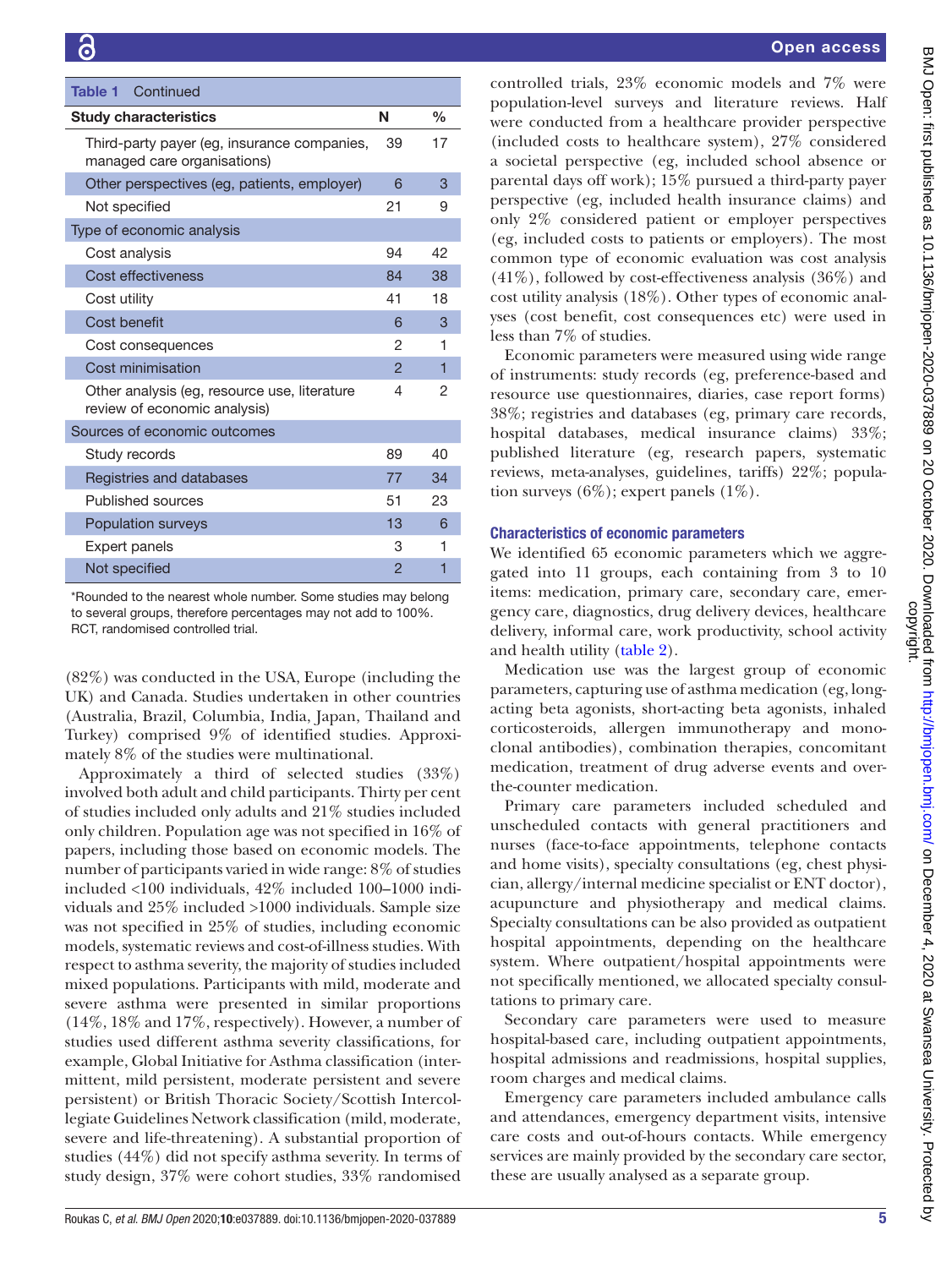<span id="page-5-0"></span>

| Resource group        | <b>Economic parameter</b>                                                                                                                                                                                                                                                                                                                         |
|-----------------------|---------------------------------------------------------------------------------------------------------------------------------------------------------------------------------------------------------------------------------------------------------------------------------------------------------------------------------------------------|
| Secondary care        | Hospital admissions, duration of stay in hospital, use of hospital services/beds, supplies and room<br>charges, outpatient visits/consultations, readmissions, medical claims                                                                                                                                                                     |
| Primary care          | General practice visits, contacts with nurse, physiotherapy sessions, specialist consultations, home<br>visits, telephone consultations, unscheduled consultations, physiotherapy sessions, acupuncture<br>sessions, medical claims                                                                                                               |
| <b>Medication use</b> | Drugs number/dose/frequency/cost, number of items prescribed/number of prescriptions, net<br>ingredient cost, combination therapies and concomitant medication, treatment cost of drug-related<br>adverse events, pharmacy costs, cost savings from medication averted, pharmacy claims, over-the-<br>counter medication, rescue/acute medication |
| Emergency care        | Emergency department visits and admissions, intensive care stay, ambulance calls and attendances,<br>out-of-hours services                                                                                                                                                                                                                        |
| <b>Work</b>           | Time off work due to illness, number of sickness episodes, productivity loss due to absenteeism and<br>presenteeism, lost income, workers' compensations and disability payments, inability to perform<br>usual activities, unpaid work, premature retirement                                                                                     |
| Diagnostics           | Diagnostic procedures, diagnostic equipment, laboratory tests                                                                                                                                                                                                                                                                                     |
| <b>Health utility</b> | QALY, YLD, HR-QoL                                                                                                                                                                                                                                                                                                                                 |
| Healthcare delivery   | Travel time/cost, time spent by patient attending hospital/clinic, time spent by accompanying person<br>attending hospital/clinic, waiting time/cost, cost of care delivery programme, willingness to pay for<br>services                                                                                                                         |
| School                | Days off school, number of sickness episodes, school fees lost, school clinic consultations, cost of<br>school nurse                                                                                                                                                                                                                              |
| Informal care         | Time off work for caregivers, parents'/caregivers' work productivity losses, loss of work/income for<br>parents/caregivers, early retirement of caregivers, housekeeping costs, household modifications (eg,<br>air filters, dehumidifiers)                                                                                                       |
| <b>Devices</b>        | Type of inhaler device/cost, number of items prescribed, cost of respiratory therapy (nebuliser)                                                                                                                                                                                                                                                  |

Diagnostics parameters capture resources and costs associated with asthma diagnosis and monitoring, such as procedures (eg, peak expiratory flow measurements), equipment (eg, exhaled nitric oxide monitor) and laboratory tests (eg, IgE test).

Drug delivery parameters apply to medical devices used to deliver drugs directly to the airways. These include inhalers (pressurised metered dose inhalers, breathactuated aerosol inhalers and dry powder inhalers), nebulisers (which create mist breathed in through a mask or mouthpiece), spacers (extension devices that are placed at the interface between the patient and the inhaler) and valved holding chambers (extensions which allow inhalation and prevent exhalation into the chamber). Parameters related to drug delivery devices include cost and number of prescribed items and cost of respiratory therapy.

Healthcare delivery parameters include time and cost associated with attending healthcare appointments (eg, travel and waiting), healthcare programme delivery costs (eg, telemetry) and willingness to pay for services.

Informal care parameters capture burden and costs related to care (usually unpaid) provided by family or friends to people with asthma. These parameters include caregivers' time off work, productivity losses, early retirement, housekeeping costs. We also allocated to this group household modifications (eg, air filters or dehumidifiers), due to small number of such parameters.

Work productivity parameters capture the effect of asthma on work activity, for example, time off work due to illness, income loss, disability payments and premature retirement.

School activity parameters capture the effect of asthma on school attendance, number of sickness episodes, school clinic consultations, cost of school nurses and school fees lost.

Health utility parameters are preference-based healthrelated quality of live values, which people attach to the overall health status. We included in this group qualityadjusted life years and years lived with disability. It should be mentioned that health utilities are used as health outcomes as well as economic outcomes in asthma studies.

[Figure](#page-6-0) 2 shows the proportional use of economic parameters in asthma studies. Secondary care parameters were the most frequently used group (24%), followed by primary care (20%) medication use  $(18\%)$ , emergency care  $(11\%)$  and work  $(10\%)$ . Other parameter groups (informal care, school, diagnostics, healthcare delivery and health utilities) were found in  $0.5\% - 4\%$  of studies.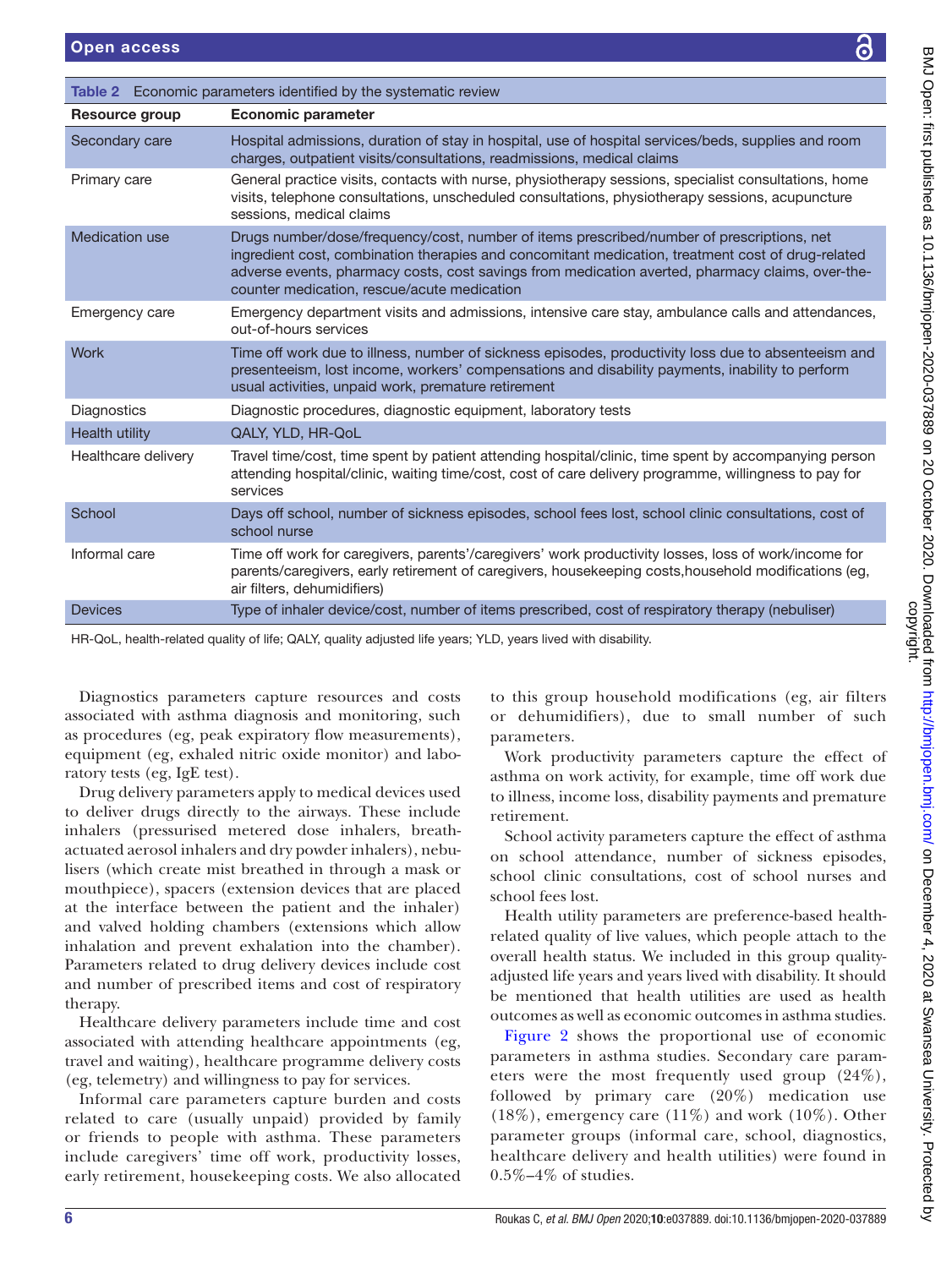

<span id="page-6-0"></span>Figure 2 Proportional use of economic parameters in the identified studies.

#### Framework analysis

An analytical framework was developed to examine the use of economic parameters in different contexts of economic evaluation. The framework includes five domains (perspective of economic evaluation, intervention, population, study design and study setting; [figure](#page-6-1) 3) and is further described below alongside analysis of the identified economic parameters.

Perspective of economic evaluation reflects the stakeholders' viewpoint from which economic evaluation is conducted. Some studies adopt narrow perspectives such as that of patient or health insurance provider. Wider perspectives include those of society, healthcare and social care. The following perspectives were identified: healthcare provider (n=122); societal (n=68); third-party payer (eg, health insurance providers and government



<span id="page-6-1"></span>Figure 3 Analytical framework for the realist synthesis.

plans) (n=39); patient (n=5). Thirty-nine studies adopted multiple perspectives, such as healthcare provider and societal. In studies conducted from a healthcare provider perspective, the top three most frequently used parameters were secondary care, primary care and medication use. In studies conducted from a societal perspective, these were included: primary care, secondary care and work. Studies which adopted a third-party payer perspective included secondary care, medication use and emergency care among the most frequently used parameters [\(online supplemental appendix 5\)](https://dx.doi.org/10.1136/bmjopen-2020-037889).

Intervention is a health technology under investigation which may or may not be compared with an alternative technology. The types of interventions used in asthma studies included medication (n=107), procedures (n=28), educational interventions (n=21), diagnostics (n=8), environmental interventions (n=2), adherence interventions (n=1) and non-interventional studies (eg, surveys, cost of illness n=57). The most frequently used parameters for medication interventions were primary care, secondary care and medication use; for procedure interventions secondary care, primary care and emergency care; for educational interventions—secondary care, emergency care and primary care; for diagnostics interventions primary care, secondary care and diagnostics. The use of economic parameters in studies with different interventions is depicted in [figure](#page-7-0) 4. The full ranking of economic parameters is shown in [online supplemental appendix 5](https://dx.doi.org/10.1136/bmjopen-2020-037889).

Population refers to characteristics of study participants such as sample size, age, gender, severity of asthma and so on. We were able to isolate three age groups: children  $(\langle 18 \text{ years} \rangle)$  (n=46), adults (18+years) (n=68) and a mixed population including both children and adults (n=75). More detailed breakdowns were not possible due to studies reporting aggregated age data. Secondary care, primary care, medication use and emergency care were the most frequently used parameters in all age groups. Studies with children also included parameters on school absence and informal care, while studies with adult population reported sick leave, productivity loss, work absenteeism and presenteeism. Secondary care, primary care, medication use and emergency care were also the most frequently reported parameters in patients with different asthma severities (mild, moderate and severe asthma, [online supplemental appendix 5](https://dx.doi.org/10.1136/bmjopen-2020-037889)).

Study design refers to the methods and procedures of data gathering. The most frequently used research designs were cohort studies (n=83), randomised controlled trials (n=75) and economic modelling studies (n=51). Other designs such as surveys and literature reviews were used in 16 studies. Secondary care, primary care, medication use and emergency care were the most frequently used parameters across different study designs ([online supple](https://dx.doi.org/10.1136/bmjopen-2020-037889)[mental appendix 5\)](https://dx.doi.org/10.1136/bmjopen-2020-037889).

Setting refers to different sites, facilities and providers of health and social care, such as General practice, hospital, school, pharmacy and so on. The majority of experimental studies was conducted in primary care settings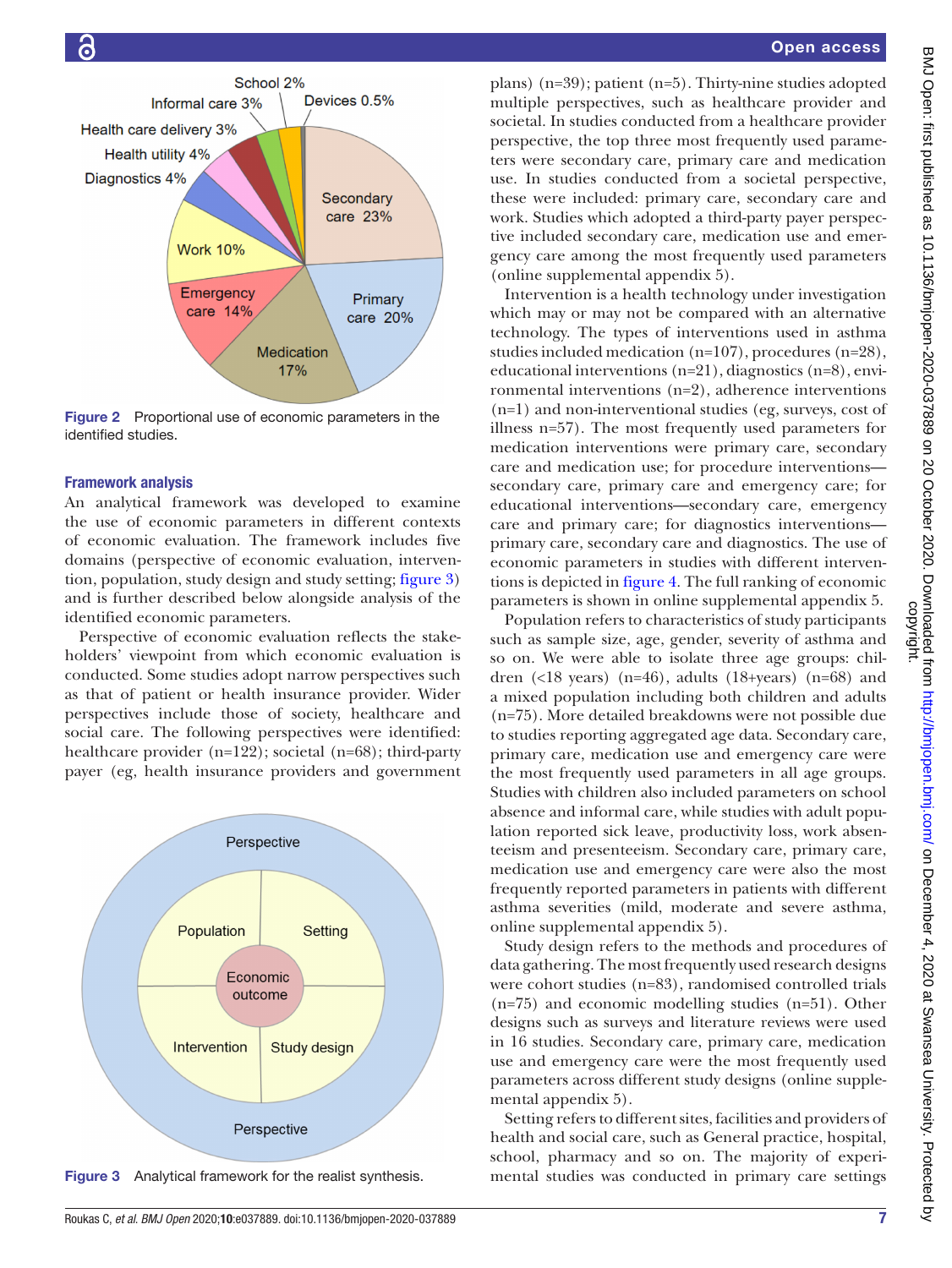

#### Procedure interventions



# **Educational interventions**



# Diagnostic interventions



<span id="page-7-0"></span>Figure 4 Use of economic parameters in studies with different types of interventions.

BMJ Open: first published as 10.1136/bmjopen-2020-037889 on 20 October 2020. Downloaded from http://bmjopen.bmj.com/ on December 4, 2020 at Swansea University. Protected by<br>copyright. BMJ Open: first published as 10.1136/bmjopen-2020-037889 on 20 October 2020. Downloaded from <http://bmjopen.bmj.com/> on December 4, 2020 at Swansea University. Protected by

<span id="page-7-1"></span>Table 3 Ranking of economic parameters according to the frequency of their usage in studies included in the systematic review

| Parameter group     | Count of use | % of total use | <b>Rank</b> |
|---------------------|--------------|----------------|-------------|
| Secondary care      | 246          | 22.8           | 1           |
| Primary care        | 215          | 19.9           | 2           |
| Medication          | 185          | 17.1           | 3           |
| Emergency care      | 153          | 14.2           | 4           |
| <b>Work</b>         | 102          | 9.5            | 5           |
| Diagnostics         | 45           | 4.2            | 6           |
| Health utility      | 38           | 3.5            | 7           |
| Healthcare delivery | 37           | 3.4            | 8           |
| Informal care       | 27           | 2.5            | 9           |
| School              | 26           | 2.4            | 10          |
| <b>Devices</b>      | 5            | 0.5            | 11          |

The ranking was based on parameter counts. The total number of parameters can be larger than the number of studies.

(n=100) and secondary care settings (n=80). Secondary care, primary care, medication use and emergency care were the most commonly used economic parameters in these settings. A small number of studies were conducted in schools  $(n=9)$ , community  $(n=7)$ , pharmacy  $(n=4)$  and emergency setting (n=2). These studies also included work-related and school-related parameters (eg, sick leave, productivity loss, school absence) among the most frequently used parameters.

# Preliminary list of core economic parameters

To derive a preliminary list of core economic parameters used in past studies, we ranked 11 resource groups based on the frequency of usage of economic parameters. Parameters related to secondary care, primary care, medication use, emergency care and work (ranks 1–5, [table](#page-7-1) 3) comprised of 84% of all economic parameters used in asthma studies. The less frequently used parameters were related to diagnostics (4.2%), health utility (3.5%), healthcare delivery (3.4%), informal care  $(2.5\%)$ , school  $(2.4\%)$  and devices  $(0.5\%)$ . Additional ranking was performed using the analytical framework to categorise economic parameters with respect to different types of interventions, populations, study designs, settings and stakeholder perspectives ([table](#page-8-0) 4). The ranking shows that groups representing secondary care, primary care, medication use, emergency care and work productivity (ranks 1–5) were the most frequently used groups of economic outcomes across different studies. These followed by diagnostics (median rank 6), health utility and healthcare delivery (median ranks 8), school and informal care (median ranks 9), and drug delivery devices (median rank 11).

The above results suggest that economic parameters related to secondary care, primary care, medication use, emergency care and work productivity can be considered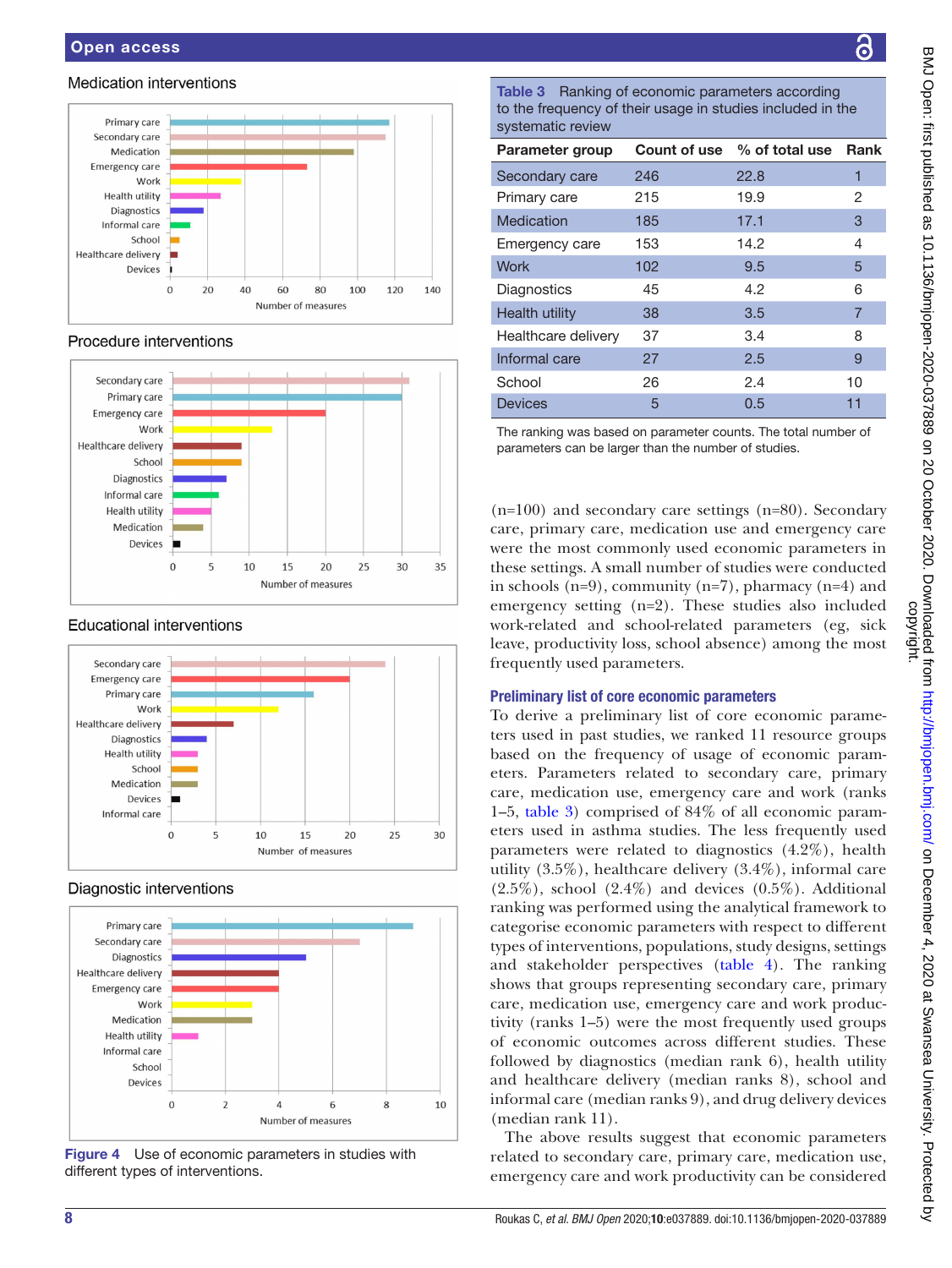| Table 4                         | Ranking of economic parameters (groups) in studi |                   |                         |                          | es with different characteristics |                          |                          |                          |                          |                          |                 |                |
|---------------------------------|--------------------------------------------------|-------------------|-------------------------|--------------------------|-----------------------------------|--------------------------|--------------------------|--------------------------|--------------------------|--------------------------|-----------------|----------------|
| Framework<br>domain             | characteristics<br>Study                         | Secondary<br>care | Primary<br>care         | Medication<br>use        | Emergency<br>care                 | <b>Work</b>              | <b>Diagnostics</b>       | Health<br>utility        | Healthcare<br>delivery   | School                   | Informa<br>care | <b>Devices</b> |
| Population                      | <b>Adults</b>                                    |                   | $\mathbf{\Omega}$       | က                        | 4                                 | 5                        | ဖ                        | $\overline{ }$           | $\infty$                 | Η                        | ၜ               | $\frac{1}{1}$  |
|                                 | Children                                         |                   | $\sim$                  | ო                        | 4                                 | 5                        | $\overline{\phantom{0}}$ | $\frac{1}{2}$            | ထ                        | ဖ                        | တ               | Ξ              |
|                                 | Mild asthma                                      |                   | S                       | 2                        | 4                                 | 5                        | ဖ                        | $\infty$                 | စာ                       | $\overline{\phantom{0}}$ | $\overline{C}$  | Ξ              |
|                                 | Moderate asthma                                  | ᠇                 | $\sim$                  | က                        | 4                                 | 5                        | ဖ                        | $\overline{\phantom{0}}$ | $\infty$                 | တ                        | $\overline{C}$  | Ξ              |
|                                 | Severe asthma                                    | ۳                 | S                       | 2                        | 4                                 | 5                        | ဖ                        | $\overline{\phantom{0}}$ | $\infty$                 | $\overline{C}$           | ၜ               | Ξ              |
| Study design                    | RCT                                              | 2                 | ↽                       | က                        | 4                                 | 5                        | ဖ                        | $\infty$                 | $\overline{C}$           | ∼                        | တ               | Ξ              |
|                                 | Cohort study                                     | ۳                 | S                       | 2                        | 4                                 | 5                        | ဖ                        | $\overline{C}$           | ၜ                        | $\overline{ }$           | $\infty$        | Ξ              |
|                                 | Economic model                                   |                   | S                       | $\sim$                   | 4                                 | ဖ                        | $\overline{\phantom{0}}$ | 5                        | $\infty$                 | $\frac{0}{1}$            | တ               | Ξ              |
|                                 | Cost analysis                                    | ┳                 | 4                       | 2                        | က                                 | 5                        | $\overline{ }$           | Ξ                        | $\infty$                 | စ                        | ၜ               | $\overline{C}$ |
|                                 | Cost-effectiveness<br>analysis                   | 2                 |                         | က                        | 4                                 | 5                        | ဖ                        | တ                        | ∼                        | $\frac{1}{1}$            | $\infty$        | Ξ              |
|                                 | Cost-utility analysis                            | 2                 |                         | ო                        | 5                                 | ဖ                        | $\overline{\phantom{0}}$ | 4                        | $\infty$                 | $\overline{C}$           | တ               | Η              |
| Intervention                    | Medication                                       | 2                 |                         | ო                        | 4                                 | 5                        | $\overline{\phantom{0}}$ | ဖ                        | $\overline{C}$           | တ                        | $^{\circ}$      | Ξ              |
|                                 | Education                                        | ┯                 | S                       | $\overline{\phantom{0}}$ | 2                                 | 4                        | ဖ                        | တ                        | 5                        | $\infty$                 | Ξ               | $\overline{0}$ |
|                                 | Procedure                                        | ۳                 | $\mathbf{\Omega}$       | $\frac{1}{1}$            | ო                                 | 4                        | $\overline{\phantom{0}}$ | တ                        | ဖ                        | 5                        | $^\infty$       | ≓              |
|                                 | Test                                             | 2                 | ۳                       | ဖ                        | 4                                 | $\overline{\phantom{0}}$ | S                        | $\infty$                 | 5                        | $\overline{C}$           | Η               | ၜ              |
| Setting                         | Primary care                                     | Τ                 | $\sim$                  | က                        | 4                                 | 5                        | ဖ                        | $\infty$                 | $\overline{\phantom{0}}$ | တ                        | $\frac{1}{1}$   | ≓              |
|                                 | Secondary care                                   | ┳                 | 2                       | S                        | 4                                 | 5                        | ဖ                        | Ľ                        | $\infty$                 | $\overline{C}$           | ၜ               | Ξ              |
| Perspective                     | Healthcare provider                              |                   | $\sim$                  | က                        | 4                                 | 5                        | $\overline{\phantom{0}}$ | ဖ                        | ∞                        | $\frac{1}{1}$            | တ               | ≓              |
|                                 | Societal                                         | 2                 | ۳                       | 4                        | 5                                 | ო                        | $\infty$                 | $\overline{C}$           | ၜ                        | $\overline{ }$           | ဖ               | Ξ              |
|                                 | Third-party payer                                |                   | 4                       | N                        | က                                 | 5                        | ဖ                        | Ľ                        | တ                        | Ξ                        | $\infty$        | $\overline{C}$ |
| Median rank                     |                                                  |                   | $\overline{\mathbf{c}}$ | က                        | 4                                 | 5                        | ဖ                        | $\infty$                 | $\infty$                 | ၜ                        | ၜ               | H              |
| RCT randomised controlled trial |                                                  |                   |                         |                          |                                   |                          |                          |                          |                          |                          |                 |                |

<span id="page-8-0"></span>RCT, randomised controlled trial.

BMJ Open: first published as 10.1136/bmjopen-2020-037889 on 20 October 2020. Downloaded from http://bmjopen.bmj.com/ on December 4, 2020 at Swansea University. Protected by<br>copyright. BMJ Open: first published as 10.1136/bmjopen-2020-037889 on 20 October 2020. Downloaded from <http://bmjopen.bmj.com/> on December 4, 2020 at Swansea University. Protected by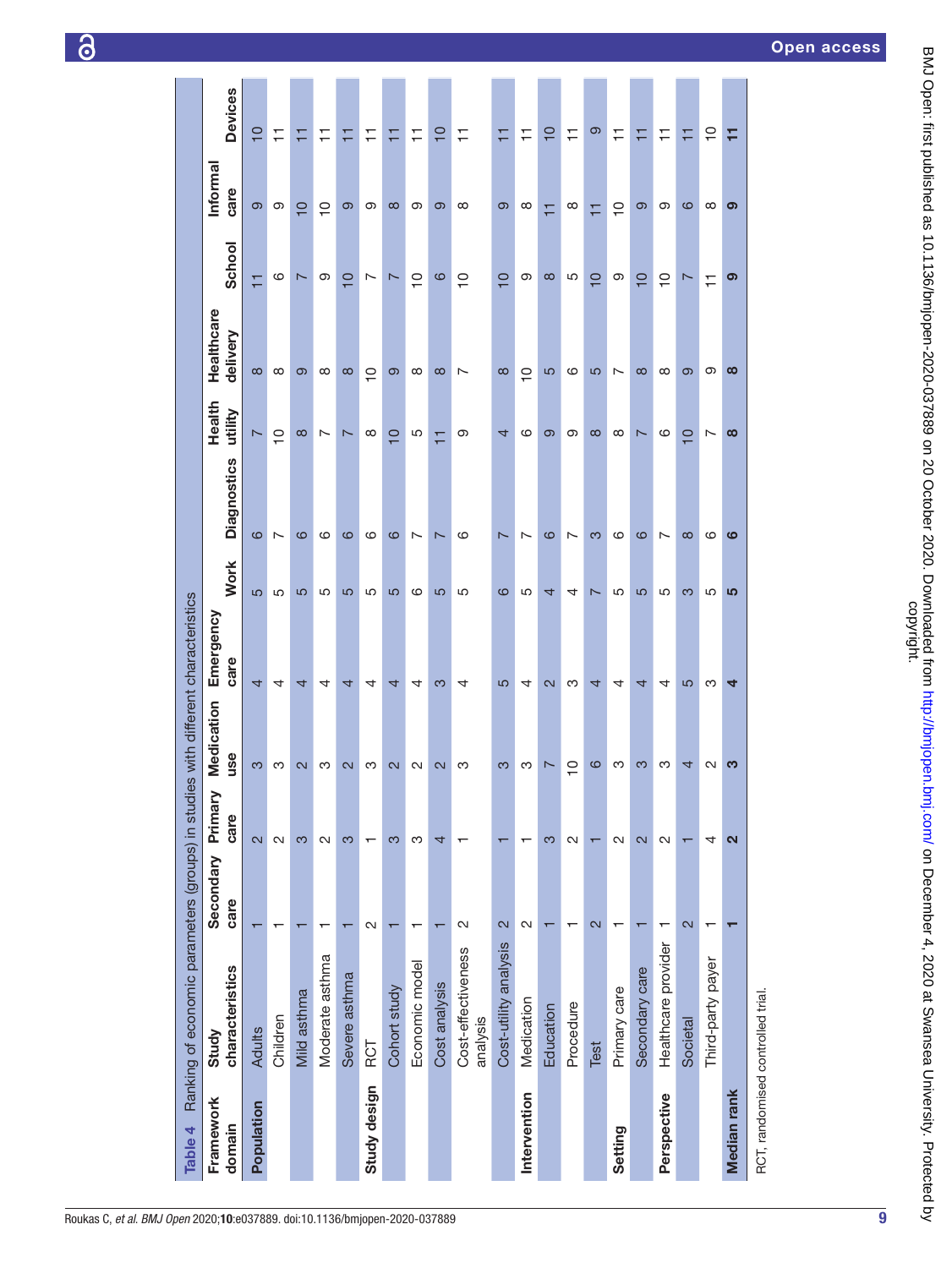as the core parameters in asthma studies. Parameters related to asthma diagnostics, drug delivery devices, healthcare delivery, informal care, school and health utility can be considered as supplementary parameters, which apply to certain types of interventions, populations, study designs or stakeholder perspectives.

#### **DISCUSSION**

This paper describes the first step in developing core parameter sets specifically for asthma-related economic evaluations. Based on the systematic literature review, we identified the most frequently used economic parameters, classified these parameters into resource groups and applied ranking of resource groups to derive a preliminary lists of parameters for inclusion in the core and supplementary parameter sets. Our examination of past research demonstrates a wide range of parameters used for measuring resource utilisation, costs and costeffectiveness of healthcare interventions for people with asthma. In total, 65 different economic parameters were used in 224 studies included in this review. The most frequently used parameters were those capturing use of specialised hospital-based (secondary) care and general practice-based (primary) care, followed by parameters quantifying the use of medication, emergency services and work activity. The above parameters can be potentially considered as core economic parameters in future asthma studies.

#### Approaches to standardising economic parameters

The methodology of developing core outcome sets is well developed and thoroughly described in the literature.<sup>4 6 18–21</sup> It includes a range of qualitative techniques such as systematic literature reviews, interviews with stakeholders, group discussions, surveys, conceptual frameworks, Delphi studies and combinations of these.<sup>4 18 19 21</sup>

The process of developing core outcome sets usually includes following steps<sup>[6](#page-11-9)</sup>:

- 1. Defining a scope for developing core outcome set.
- 2. Identifying existing knowledge (eg, using systematic literature reviews).
- 3. Involving key stakeholders (eg, using surveys, interviews and focus groups).
- 4. Achieving consensus (eg, using Delphi process).
- 5. Validating core outcome set (eg, using reviews and feedback).
- 6. Implementing core outcome set.

While our work follows the approach set out by Willamson and coauthors,<sup>[6](#page-11-9)</sup> which specifically focuses on developing core outcome sets for defined clinical areas, we acknowledge alternative approaches to generalise the use of economic parameters in clinical studies.

The Consolidated Health Economic Evaluation Reporting Standards initiative proposed a checklist of items to be reported in economic evaluations of healthcare interventions. $^{22}$  This included economic parameters such as incremental costs and effectiveness estimates,

health utility, characteristics of uncertainty and heterogeneity. However, the checklist is necessarily general in nature because it aims to address all economic evaluations and it primarily focuses on improving reporting standards and thus provides limited guidance on the choice of parameters to be used.

The Database of Instruments for Resource Use Measurement project aimed to develop a database of instruments for collecting economic parameters in clinical trials.<sup>[23](#page-11-11)</sup> The database currently contains 84 validated and nonvalidated instruments, including resource use questionnaires for asthma studies [\(http://www.dirum.org/](http://www.dirum.org/instruments/all) [instruments/all\)](http://www.dirum.org/instruments/all). Included questionnaires are unlikely to be used off the shelf, but they provide a good starting point in selecting and standardising parameters for new studies.

The Outcome Measures in Rheumatology initiative focuses on developing effectiveness outcomes for rheumatology studies and its analytical framework incorporates economic outcomes such as direct, indirect and intangible costs and impacts on society, individuals and healthcare system. $^{24}$  It recommends including at least one domain describing resource use in clinical trials, but it does not specify the set of economic parameters to be collected.

Within the asthma area, the first attempt to standardise economic outcomes was undertaken at a National Institutes of Health workshop in March  $2010$ .<sup>12</sup> The outcomes were classified as core (required in future studies), supplemental (used according to study aims and standardised) and emerging (requiring validation and standardisation). Core economic outcomes included asthma-specific hospital admissions, emergency department visits, outpatient visits and medication use. Supplemental parameters included primary care visits (scheduled and unscheduled), specialty and respiratory care; work and school absences. The emerging parameters were identified as patient-initiated remote care event (such as e-mail or telephone consultations), student achievements and test results. However, the above study<sup>12</sup> did not attempt to characterise the usage of economic parameters in asthma studies, as we have done here.

#### Realist review approach

We conducted a mixed-methods research that included a systematic literature review and an analytical framework. The methodology was based on a realist review approach to address the complexity of contexts and the heterogeneity of economic parameters.[13 14](#page-11-5) Realist reviews have been previously used to analyse the effectiveness of complex policy interventions in health and social care, for example, providing school meals,<sup>25</sup> internet-based health education, $26$  smoking cessation<sup>[27](#page-11-16)</sup> and managing diabetes in people with dementia. $^{28}$  We felt that the realist methodology can be equally applied to deriving core parameter sets, given that neither qualitative nor quantitative analyses alone would produce meaningful results.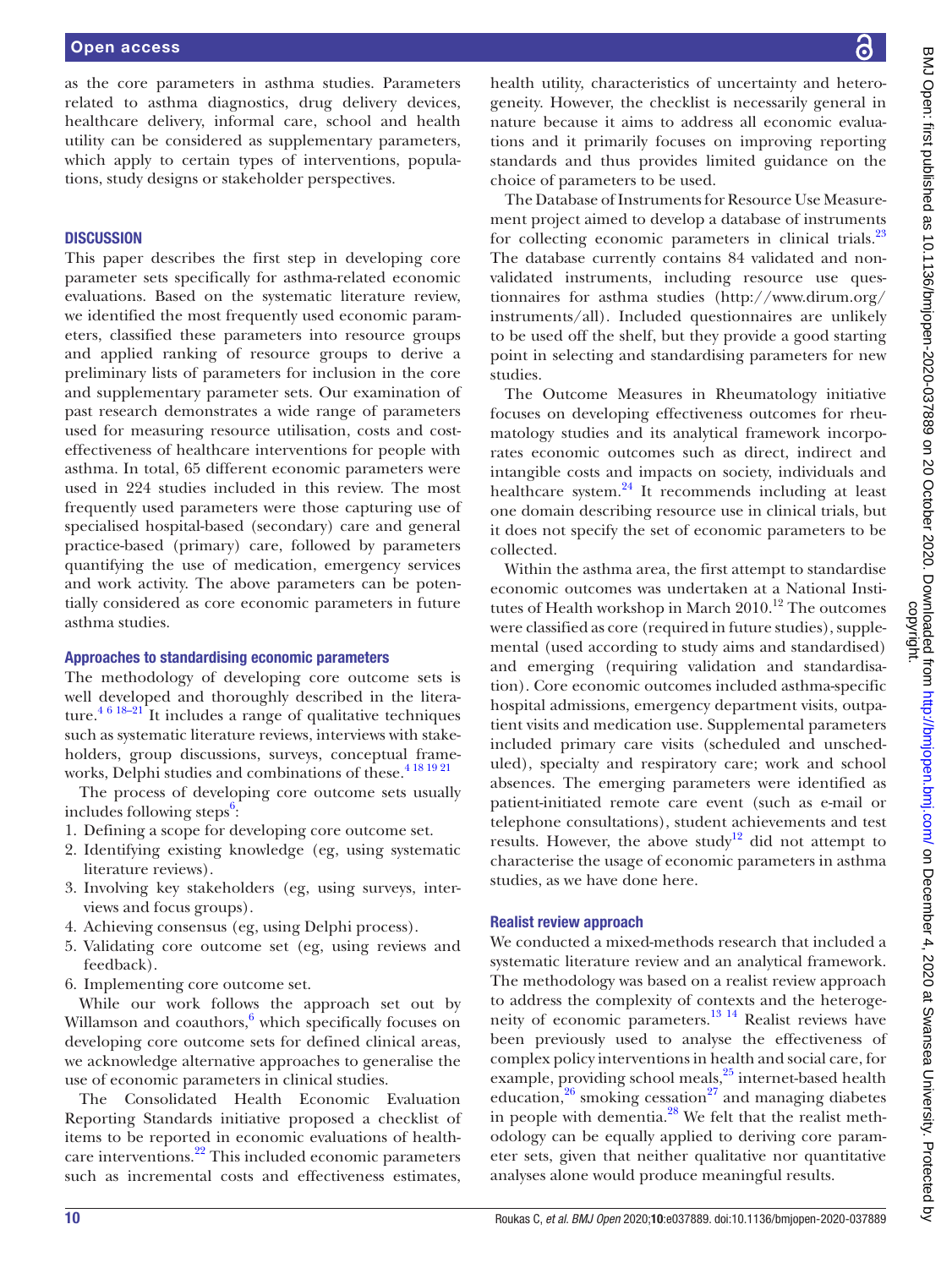We used an analytical framework analysis to identify contextual factors, which inform the choice of economic parameters in asthma studies. These factors were type of intervention, study design, target population, research setting and stakeholder perspective. The above framework was used to analyse economic parameters identified by the systematic literature review. The process of developing the framework was non-sequential and iterative in nature; the framework was changing as the new evidence was uncovered. The analytical framework was subsequently used to rank economic parameters identified by the systematic review. Sixty-five economic parameters were grouped into 11 economic categories to enable the analysis. This allowed identifying the most frequently used economic parameters across different intervention, study designs, target populations, research settings and stakeholder perspectives. These categories included parameters representing secondary care, primary care, medication use, emergency care and work and can be identified as core economic parameters. Supplementary parameter categories such as health utility, healthcare delivery, school, informal care and devices could apply to a certain types of studies (eg, community-based and school-based interventions, uncontrolled asthma, organisational changes and drug delivery devices).

## **CONCLUSIONS**

- 1. The systematic literature review identified a wide range of economic parameters applied in asthma studies to capture the usage of healthcare services, medication, work and school activities, informal care and health utility. Multiple parameters were used to measure the same economic category (eg, work activity or medication use).
- 2. Due to large number of economic parameters and a variety of economic categories identified in asthma studies, an analytical framework is required to enable data synthesis. The mixed-methods analysis based on the realist review methodology is a useful tool for systematising economic parameters.
- 3. Identifying contextual factors that inform the choices of economic parameters in asthma studies and applying ranking approach can be helpful in identifying economic parameters for inclusion in the preliminary core outcome set.
- 4. Economic parameters depicting the use of secondary care, primary care, medication, emergency care and work productivity can be considered as core economic parameters, since they apply to different types of studies. Parameters including diagnostics, healthcare delivery, school activity, informal care, medical devices and health utility apply to a particular type of study (or research question) and, thus, can be recommended as supplemental parameters.

#### Study limitations

This study has following limitations:

- 1. Limited range of data sources. The study focused on peer-reviewed studies and did not include other data sources (eg, online forums, interviews and focus groups).
- 2. Ranking based on frequency of usage of economic parameters was the only criteria for inclusion in the preliminary list of core outcomes. Other inclusion criteria can be considered, for example, based on stakeholder opinions or on consensus of opinions.
- 3. Lack of stakeholder involvement in identifying relevant economic parameters (eg, patients and healthcare professionals).

These limitations will be addressed in the next stage of developing economic parameter sets—refining core economic outcomes using Delphi study. It will involve a national panel including healthcare professionals, people with asthma, parents, relatives and carers of people with asthma. Each participant will have an opportunity to rank each parameter as important or unimportant to them as well as to nominate economic parameters of potential relevance that have not been identified from past studies. After the first round, any parameters that are universally considered to be unimportant will be removed. In the following round, participants will be given a feedback on how other stakeholders ranked the remaining parameters and have the opportunity to alter their ratings. On reaching consensus on parameters sets, an international workshop will be organised to discuss the applicability of proposed sets for asthma studies nationally and worldwide. To ensure uptake of the core parameters sets, we will engage with clinical guideline developers, research funders, trial registries, ethics committees, patients and public representatives.

Acknowledgements We would like to thank the participants of the Methodology Workshop 'Maximising Information from Empirical Studies' (London, 23 January 2017) for helpful discussion and Professor Borislava Mihaylova for critical comments on the manuscript.

Contributors CR, ZQ and NH conducted database searches, literature selection and data extraction. AP conceived and provided intellectual leadership to the project and chaired group discussions at the Methodology Workshop 'Maximising Information from Empirical Studies' (London, 23 January, 2017). NH conducted data analyses. NH and CR wrote the first draft of the manuscript and integrated comments from coauthors. AP, DF, CP and ZQ critically revised the manuscript and provided methodological input.

Funding This work was funded by Asthma UK as part of the Asthma UK Centre for Applied Research (AUK-AC-2012-01)

Competing interests The authors declare that they have no competing interests.

Patient consent for publication Not required.

Ethics approval Not required.

Provenance and peer review Not commissioned; externally peer reviewed.

Data availability statement No additional data are available.

Supplemental material This content has been supplied by the author(s). It has not been vetted by BMJ Publishing Group Limited (BMJ) and may not have been peer-reviewed. Any opinions or recommendations discussed are solely those of the author(s) and are not endorsed by BMJ. BMJ disclaims all liability and responsibility arising from any reliance placed on the content. Where the content includes any translated material, BMJ does not warrant the accuracy and reliability of the translations (including but not limited to local regulations, clinical guidelines, terminology, drug names and drug dosages), and is not responsible